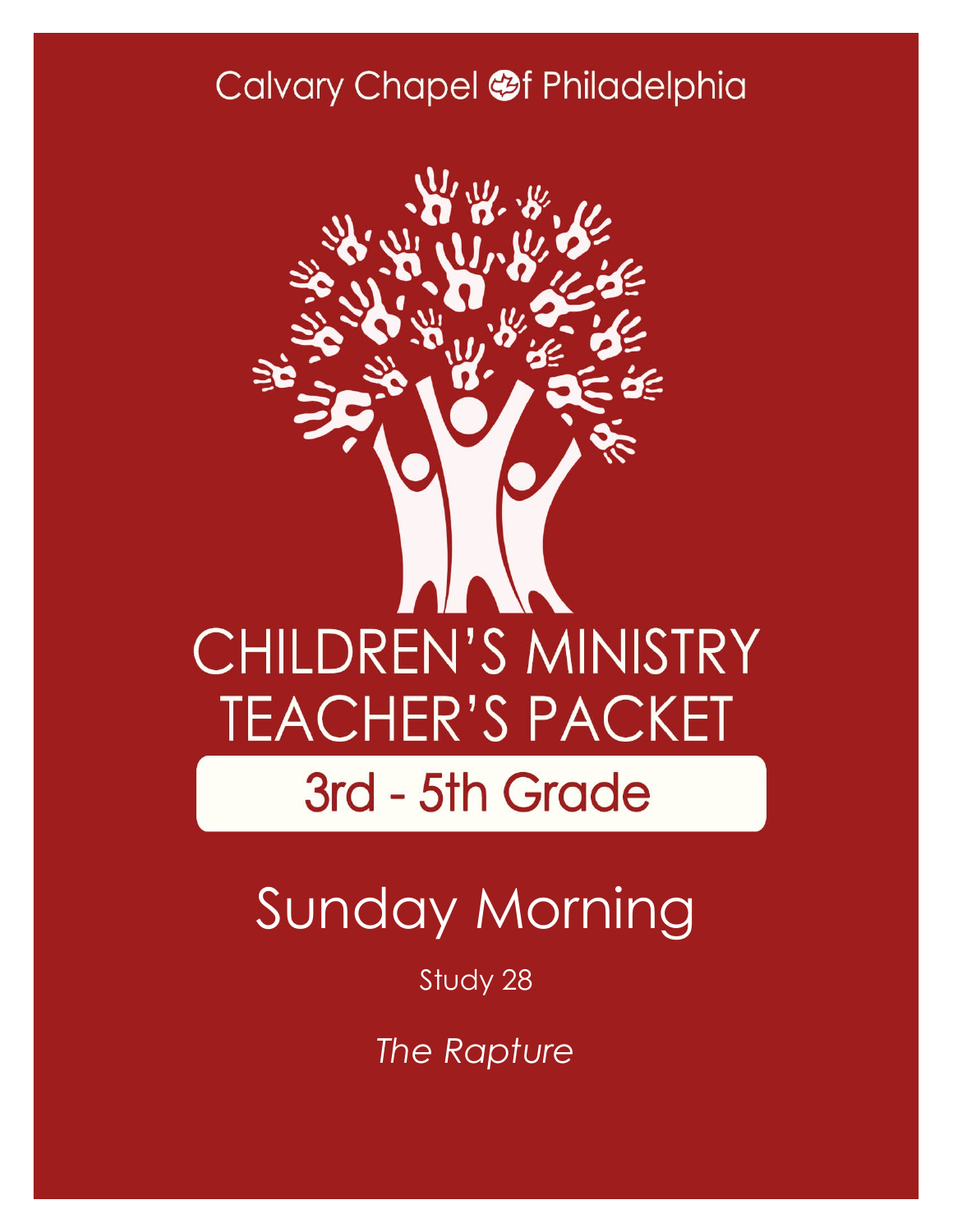### The Rapture

The Objective is the key concept for this week's lesson. It should be the main focus of the study.

These are the key verses that you will find helpful in teaching your study this week. The "Main passage" is the basis of the study, where the other verses support the objective of the lesson.

There is a memory verse for the students that relates to every study. If a student can memorize the verse for the following week you may give them a prize from the "reward box" found on your cart.

An introductory activity or question that will settle the class, draw their attention to the study and prepare their hearts for God's Word.

**Objective Using 1 Thessalonians 4-5, we will teach the students about the rapture of the Church and its removal from the world before the Great Tribulation.**

#### **Key Verses**

1 Thessalonians 4:13-5:10 Acts 1:9 1 Corinthians 15:52 Matthew 24:15-22 2 Corinthians 6:2

#### **Memory Verse** - 1 Thessalonians 5:9

"For God did not appoint us to wrath, but to obtain salvation through our Lord Jesus Christ."

### **Hook**

Review last week's memory verse, 2 Peter 3:14.

Draw the "Pre-Tribulation" diagram from the next page on the board, but leave blank spaces for all of the words. Have the students guess what the diagram might be about, filling in the blank spaces. After a student guesses, fill in one word, and allow the students to try again. Repeat this, leaving the word "Rapture" for last.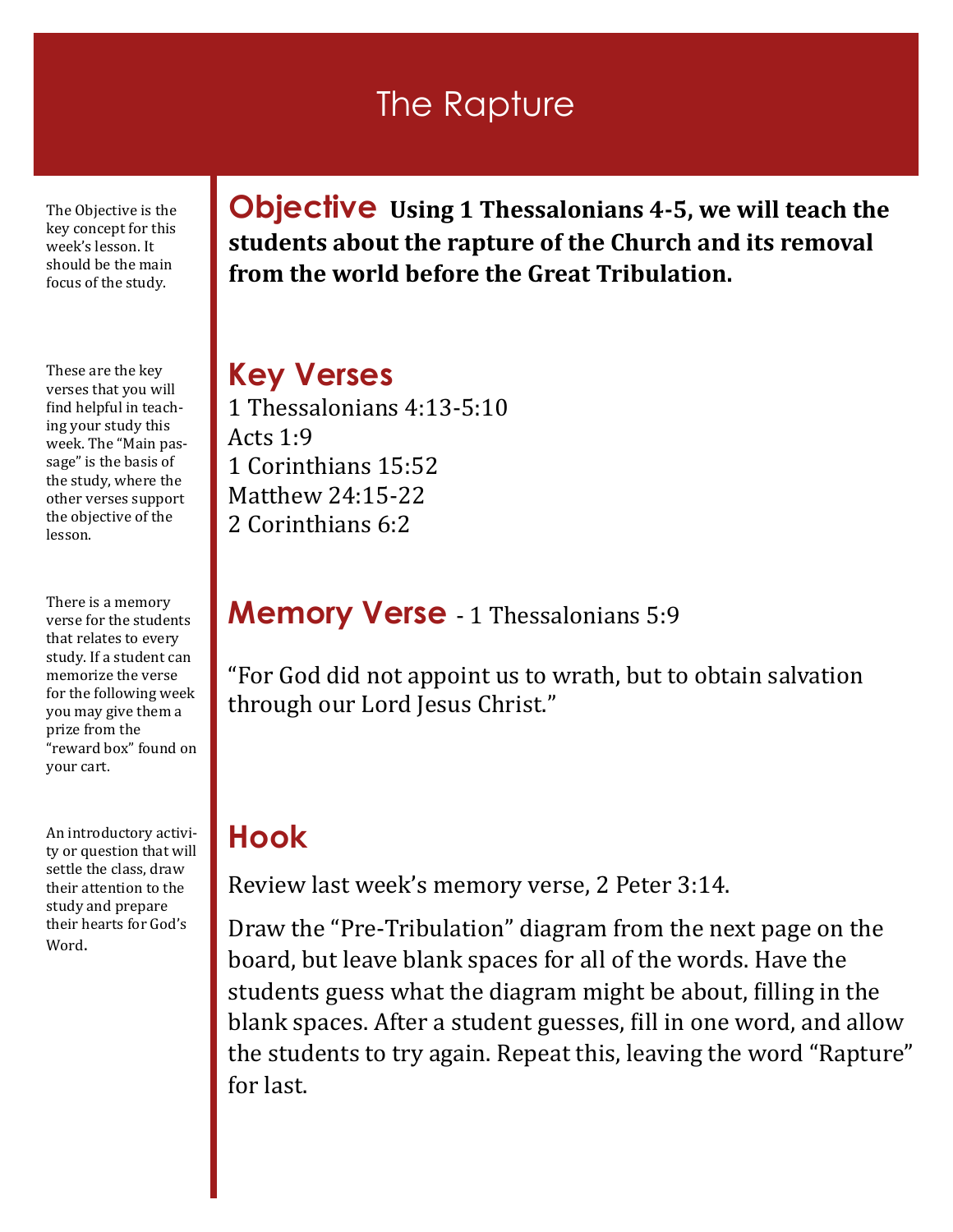## Comparison of Christian Tribulation Views



3. Posttribulation

I have included Mid-Tribulation and Post-Tribulation diagrams for comparison and, if time permits, for you to discuss with the class. We hold to a Pre-Tribulation position, but it should be stressed to the students that people who don't agree with us and have a different eschatology are still brothers and sisters in Christ who share 90% of the doctrine that we do.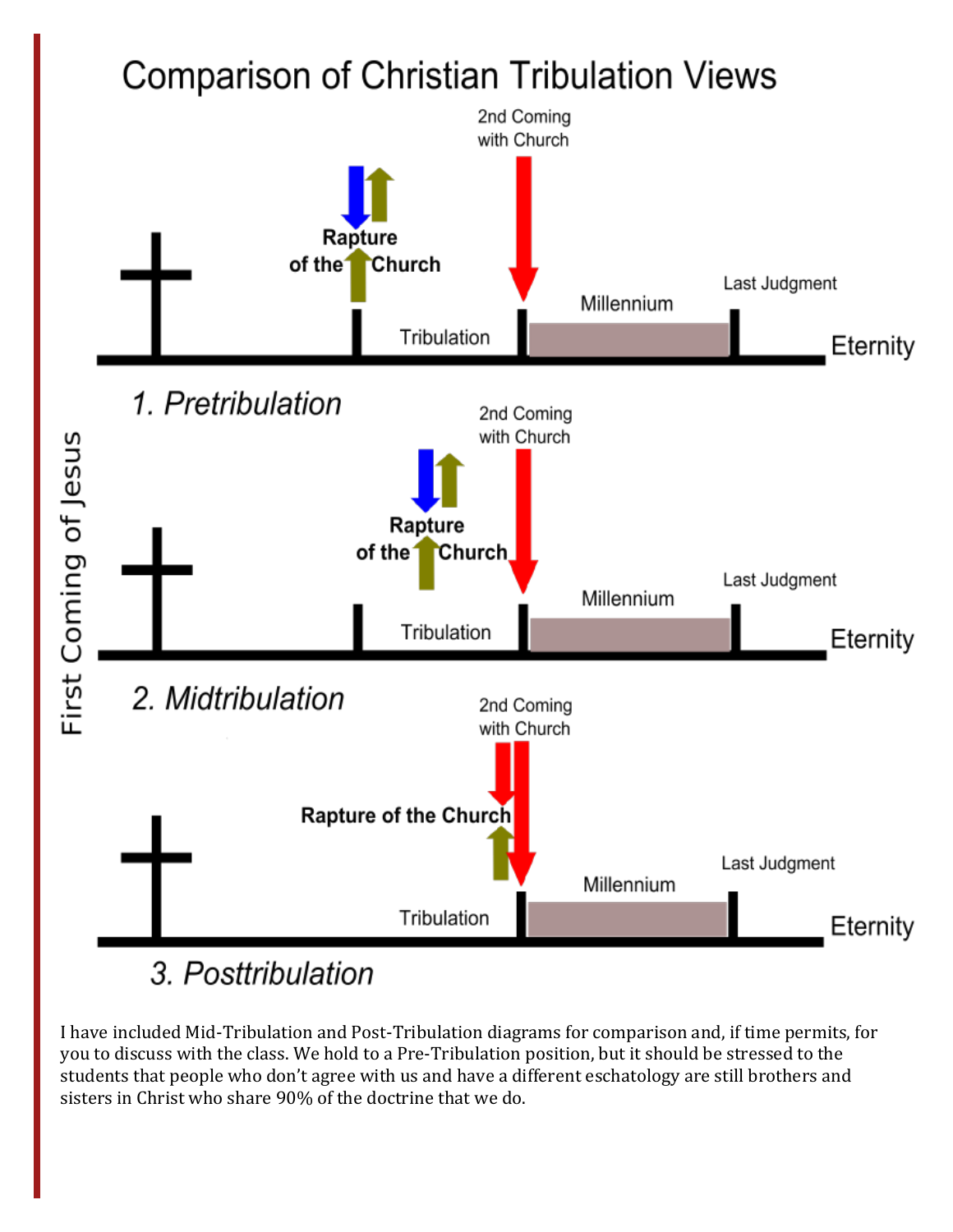What does the Bible say? This is where we will read a passage or series of passages that teach on the subject of the day.

The interpretation/ exegesis of the passage. What does this passage mean? How does this passage apply to my life?

# BOOK

Here in 1 Thessalonians 4, Paul is responding to a question he received from the Thessalonian Church: "If Christ is coming back, what happens to our fellow believers who have died before He returns? Do they miss out?" Paul's answer is no, their joy is set before them in the same way it is set before us. He then, however, goes on to reveal a wondrous truth about the events surrounding Christ's return and the Church's place during a time referred to as the Tribulation (Revelation 7:14).

1 Thessalonians 4:16 echoes Acts 1:9, stating that in the same way that Chris ascended, He will descend from the heavens with a shout and catch up His beloved ones to be with Him in the sky. The Greek word for "caught up" (*harpazo*) is translated in the Latin Vulgate as the word "*rapturus*," which is where the term "Rapture" originates from. In 1 Thessalonians 5, Paul then goes on to tell us that we are not destined for wrath, but for salvation, and in light of that we should live thoughtful, prepared, and God-honoring lives. We should be zealous about His work and upright in our actions.

LOOK

One of the biggest buzz words in Christian culture today is the word "rapture." You read about it in Christian magazines and books and see it in Christians movies like "Left Behind." Today we will be looking at what the Rapture is and when (in relation to Christ's return) it is going to happen.

In 1 Thessalonians 4, we are told by Paul that Jesus Christ, who ascended up to heaven after His resurrection, is going to come back down and gather all true believers to be with Him. It says in verse 17 that we will be "caught up" and meet with Jesus in the sky. 1 Corinthians 15:52 says that this will take place "in a moment, in the twinkling of an eye," and, "we will all be changed." In other words, one day, and no one knows when that day will be, we will be living our normal lives when suddenly, in a split second we will be gone. Jesus will have snatched us up out of this world and we will be with Him forever from that point forward.

So if all believers get caught up to be with Christ, what happens to everyone else? The simple answer is that they get left here on earth. The more complex answer comes from Matthew 24:15-22, which speaks about an awful period of time called "the Great Tribulation." The great tribulation is a seven-year period that marks the time right before Jesus comes back to earth and sets up His Kingdom, reigning for a thousand years (the Millennium). It is important to note that the rapture is not Christ's second coming. The Rapture is God's grace and mercy, protecting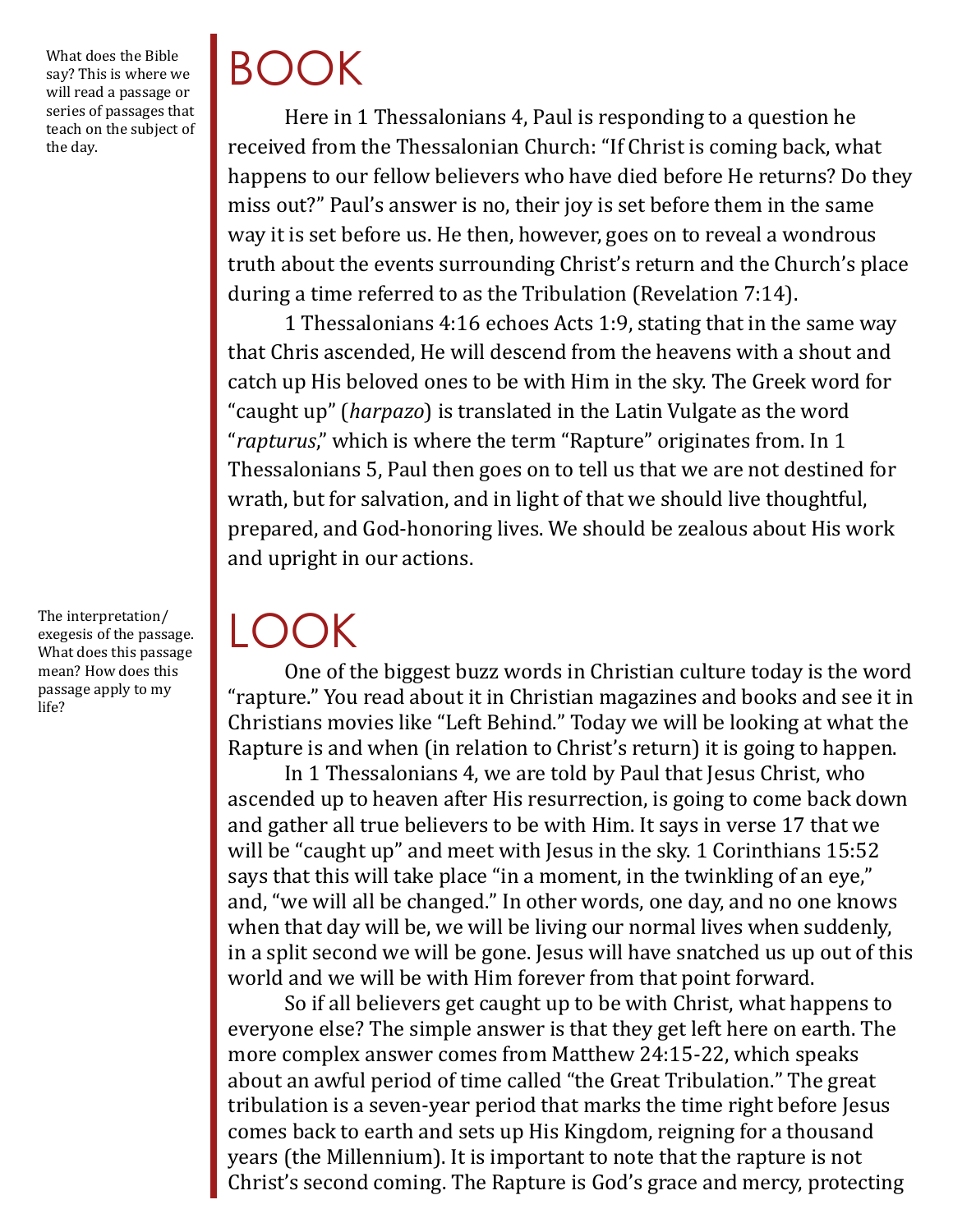## LOOK (Continued)

His people from the awful events that are foretold to occur during the Tribulation. We go up to be with Christ, then seven years later we return with Him in victory.

We have many good reasons to believe that the Rapture will take place before the Tribulation. One of the best is found in 1 Thessalonians 5, which continues Paul's thought on the rapture. It says that we are not appointed to wrath like those who are "of the night," but are appointed to salvation, as those who are "of the day." This of course agrees with the nature of God seen throughout all of Scripture. During the time of the flood, Noah and his family were taken out of the destruction and kept safe in the ark. When God declared His judgment on Sodom and Gomorrah, He removed all of the faithful believers from the city and did not force them to endure that punishment. During the time of the plagues in the book of Exodus, the plagues would afflict all of Egypt, but not the area of land where the Israelites lived. God has always kept His beloved ones aside when delivering His judgment to the world, and we have no reason to believe He will not do the same during the Tribulation.

Lastly, we of course need to remember that God repeatedly says that He loves us, that we are His sons and daughters. The idea of the Church having to endure the tribulation goes against the Fatherly, protective love that we see God having toward us. So for all believers, the reality of the return of Christ is that we could instantly be taken up to be with Him any second. Are you ready for that to happen? Or do you know, deep down inside, that if all true believers were taken out of the world in the next instant, you would be left behind? If you don't know what would happen to you when you die, or if the Rapture took place today, talk to your teacher about it at the end of class and make the right. The Bible says that today is the day of salvation (2 Corinthians 6:2).

TOOK

As a class, memorize 1 Thessalonians 5:9.

Present an opportunity for the students to respond to the Gospel.

**Pray:** Thank the Lord for His guaranteed return. Ask for the patience and strength to wait upon Him, and for the ability to speak to others about Him. Praise Him for His grace in keeping us from the time of trials.

**Parent Question:** What is going to happen during the Great Tribulation?

What is my response to this passage of Scripture? How should my life change according to what this passage teaches me? What are the practical things I can do throughout the week to make this true in my life?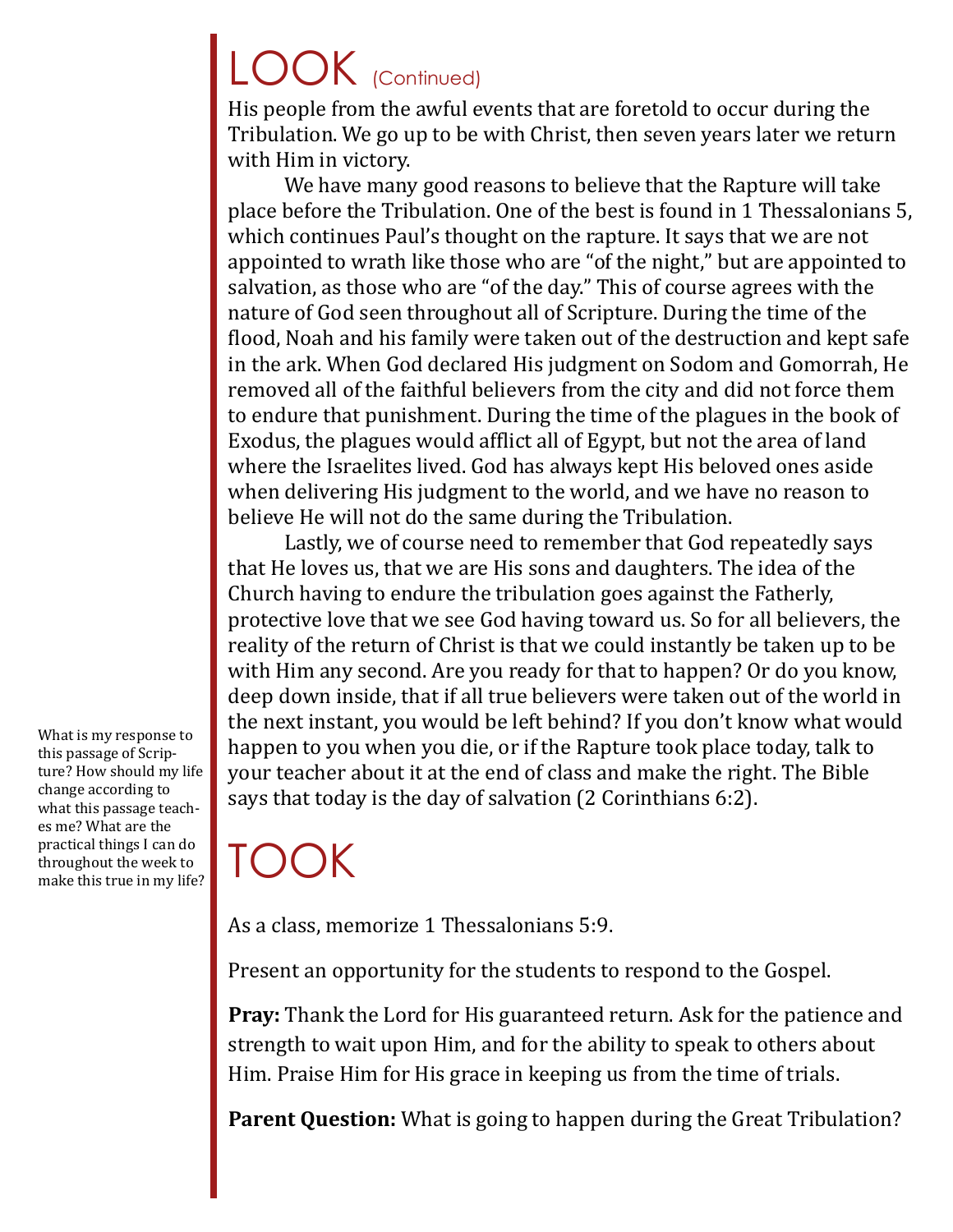## FURTHER STUDY

### **Commentary on 1 Thessalonians 4:15-5:10 by David Guzik**

3. (15-16) Those asleep in Jesus are not at a disadvantage.

For this we say to you by the word of the Lord, that we who are alive *and* remain until the coming of the Lord will by no means precede those who are asleep. For the Lord Himself will descend from heaven with a shout, with the voice of an archangel, and with the trumpet of God. And the dead in Christ will rise first.

a. **By the word of the Lord**: Paul emphasized that this was an authoritative command, though we do not know whether Paul received it by direct revelation or if it was an unrecorded saying of Jesus. One way or another, this came from Jesus and did not originate with Paul.

i. "In no place does the apostle speak more confidently and positively of his *inspiration* than here; and we should prepare ourselves to receive some momentous and interesting truth." (Clarke)

b. **We who are alive and remain until the coming of the Lord will by no means precede those who are asleep**: Paul wanted the Thessalonians to know that **those who are asleep** - Christians who have died before Jesus returns - **will by no means** be at a disadvantage. Those who are **alive and remain until the coming of the Lord will by no means precede them**. God will allow **those who are asleep** to share in the glory of **the coming of the Lord**.

i. "The living will have no advantage over those fallen asleep; they will not meet the returning Christ ahead of the dead, nor will they have any precedence in the blessedness at His coming." (Hiebert)

ii. **We who are alive** means that Paul himself shared in this expectancy. It wasn't because Paul had an erroneous promise of the return of Jesus in his lifetime. "More feasible is the solution that sees Paul setting an example of expectancy for the church of all ages. Proper Christian anticipation includes the imminent return of Christ." (Thomas)

c. **For the Lord Himself will descend from heaven with a shout**: When Jesus comes, He will come *personally*. **The Lord Himself will descend**, and come **with a shout**. The ancient Greek word for **shout** here is the same word used for the commands that a ship captain makes to his rowers, or a commander speaking to his soldiers. "Always there is the ring of authority and the note of urgency." (Morris)

i. Apparently, there will be some audible signal that prompts this remarkable event. It may be that all three descriptions (**shout**, **voice**, and **trumpet**) refer to the same sound; or there may be three distinct sounds. The rapture will not be silent or secret, though the vast majority of people may not understand the sound or its meaning.

ii. When Paul heard the heavenly voice on the road to Damascus (Acts 9:7; 22:9), his companions heard the sound of a voice, but they did not hear articulate words. They heard a sound but did not understand its meaning. It may well be that the shout/voice/trumpet sound that accompanies the rapture will have the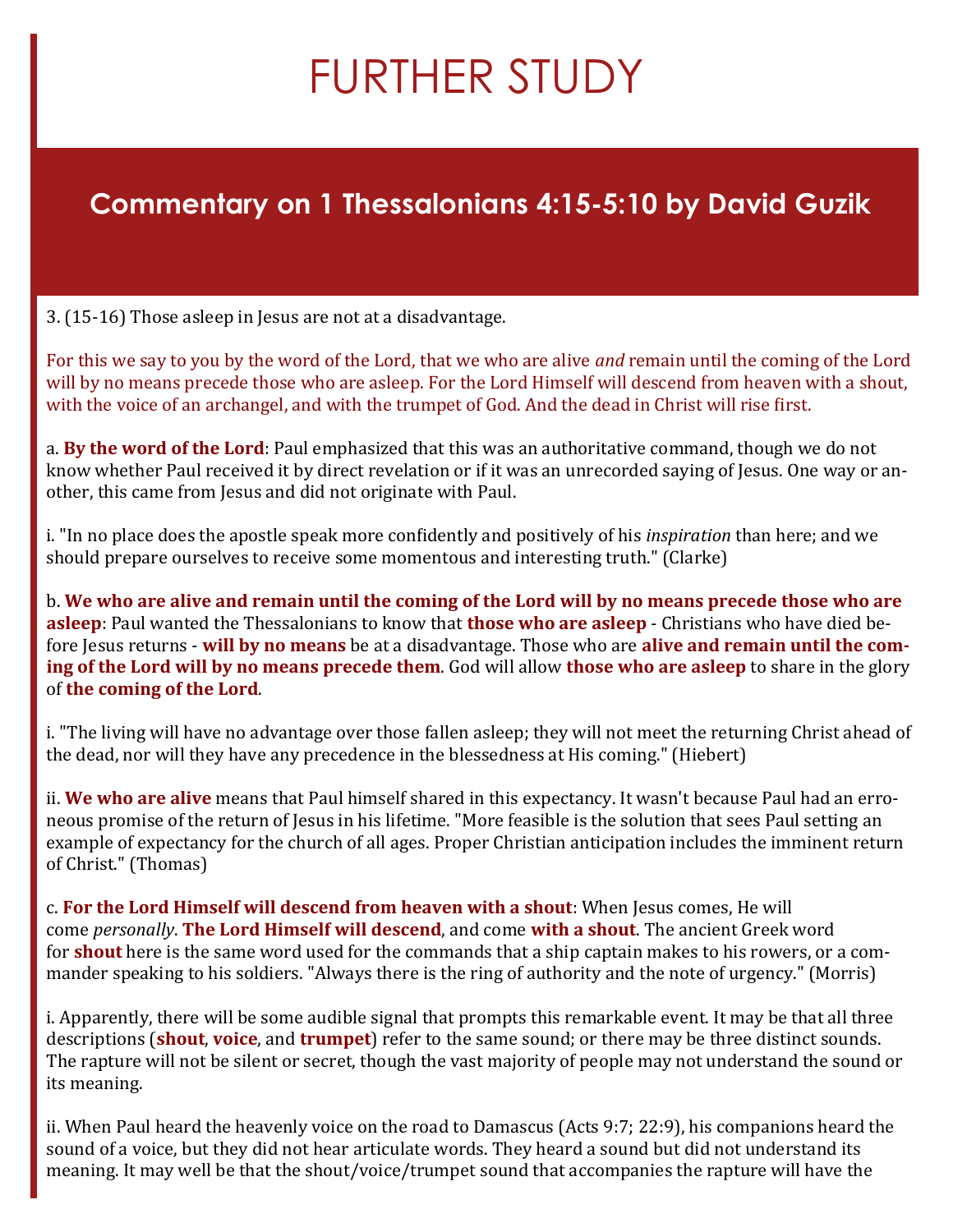same effect. The entire world may hear this heavenly sound but have no idea what its meaning is.

d. **With the voice of an archangel**: This doesn't mean that the **Lord Himself** is an **archangel**. The only one described as an **archangel** in the Bible is Michael (Jude 1:9). Paul means that when Jesus comes, He will come in the company of prominent angels.

i. **With the voice of an archangel** means that Paul clearly did not designate a *specific* **archangel**. "It is even possible that he does not mean that an archangel will actually say something, but simply that the voice that will be uttered will be a very great voice, an archangel type of voice." (Morris)

e. **With the trumpet of God**: Believers are gathered **with the trumpet of God**. In the Old Testament, trumpets sounded the alarm for war and threw the enemy into a panic, in the sense of the seven trumpets described in Numbers 10:9 and Revelation 8 and 9. Trumpets also sounded an assembly of God's people, as in Leviticus 23:24 and Numbers 10:2. Here, **the trumpet of God** gathers together God's people.

i. "It was by the *sound of the trumpet* that the solemn assemblies, under the law, were convoked; and to such convocations there appears to be here an allusion." (Clarke)

ii. There are three other associations of trumpets and end-times events. One is the *last trump* of 1 Corinthians 15:52, which seems clearly to be connected with this same trumpet of 1 Thessalonians 4. The others are the seven trumpets which culminate at Revelation 11:15, and the trumpet gathering the elect of Israel at the end of the age in Matthew 24:31.

iii. Hiebert compares this trumpet of 1 Thessalonians 4 and the seventh trumpet of Revelation 11:15: "The subjects are different: here it is the church; there a wicked world. The results are different: here it is the glorious catching up of the church to be with the Lord; there it is further judgment upon a godless world. Here 'the last trump' signals the close of the life the church on earth; there the 'seventh' trumpet marks a climax in a progressive series of apocalyptic judgments upon the living on earth."

iv. As to the trumpet of 1 Thessalonians 4 and the one mentioned in Matthew 24:31, we can also observe:

· The *subjects* are different: Matthew refers to Jewish believers during the great tribulation; Thessalonians refers to the church.

· The *circumstances* are different: Matthew refers to a gathering of the elect scattered over the earth, with no mention of resurrection; Thessalonians refers to the raising of the believing dead.

· The *results* are different: Matthew refers to living believers gathered from all over the earth at the command of their Lord who has returned to earth in open glory; Thessalonians refers to the uniting of the raised dead with the living believers to meet the Lord in the air.

f. **And the dead in Christ will rise first**: Paul's point to the Thessalonians is clear. The prior dead in Christ will not be left out of either the resurrection or the return of Jesus. In fact, they will experience it **first**.

i. "It is only after the faithful departed have taken their place with the Lord that the saints on earth are caught up to be with Him, or more strictly, to be with them and meet Him." (Morris)

ii. " 'The order of the resurrection,' he says, 'will begin with them. We therefore shall not rise without them.' " (Calvin)

g. **Will rise first**: Many wonder how **the dead in Christ** are raised **first**. Some believe that they now have temporary bodies and await this resurrection. Others believe that they are now disembodied spirits who wait for resurrection. Still others conjecture that the **dead in Christ** experience their resurrection immediately.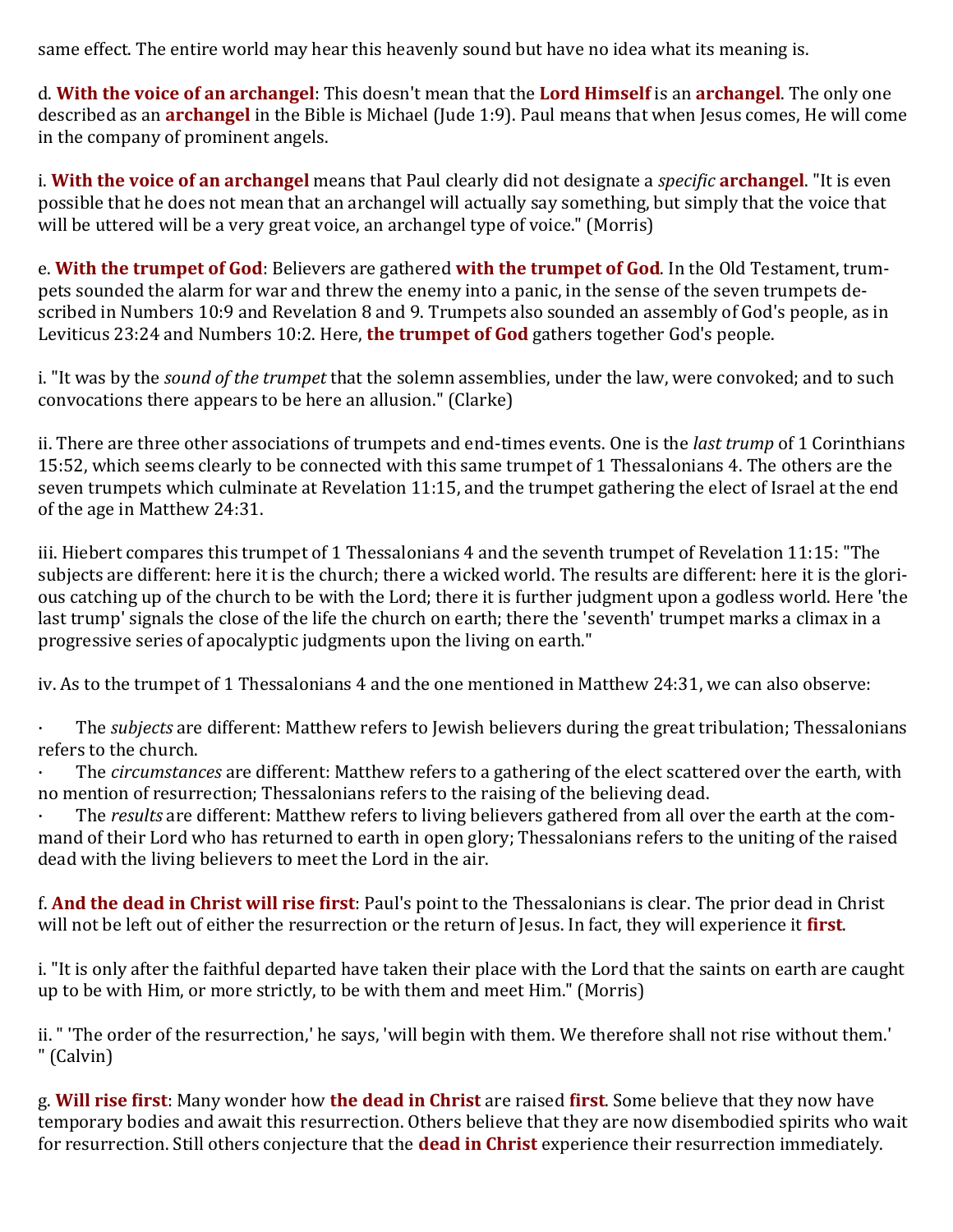i. There will come a day, when in God's eternal plan, **the dead in Christ** will receive their resurrection bodies. Yet until that day, we are confident that the dead in Christ are not in some kind of soul sleep or suspended animation. Paul made it clear that to be *absent from the body* means *to be present with the Lord*. (2 Corinthians 5:8) Either the present dead in Christ are with the Lord in a spiritual body, awaiting their final resurrection body; or, because of the nature of timeless eternity, they have received their resurrection bodies already because they live in the eternal *now*.

ii. However God will do it, we are confident that His promise is true. "Though the bones be scattered to the four winds of heaven, yet, at the call of the Lord God, they shall come together again, bone to his bone . . . We doubt not that God will guard the dust of the precious sons and daughters of Zion." (Spurgeon)

4. (17) Jesus comes to meet His Church.

Then we who are alive *and* remain shall be caught up together with them in the clouds to meet the Lord in the air. And thus we shall always be with the Lord.

a. **Then we who are alive and remain shall be caught up together with them**: Those alive and remaining until this coming of Jesus are **caught up** to meet Jesus in the air, together with the dead in Jesus who have already risen.

i. The verb translated **caught up** here means to seize, or to carry off by force. "There is often the notion of a sudden swoop, and usually that of a force which cannot be resisted" (Morris). In the ancient Greek, the phrase **to meet** was used as a technical term to describe the official welcoming of honored guests.

ii. This passage is the basis for the New Testament doctrine of the *rapture*, the catching away of believers to be with Jesus. The word *rapture* is not in the ancient Greek text, but comes from the Latin Vulgate, which translates the phrase **caught up** with *rapturus*, from which we get our English word *rapture*.

iii. Paul's statement, under the inspiration of the Holy Spirit, is both dramatic and fantastic. He speaks of Christians flying upward, **caught up . . . in the clouds to meet the Lord in the air**. We wouldn't believe this unless the Bible told us it were so, not any more than we would believe that God became a baby, that He did miracles, that He died on a cross and that He lives in us.

iv. Paul's language here is so straightforward and free from figurative speech that there is no missing his intent. "The Apostle's declarations here are made in the practical tone of strict matter of fact, and are given as literal details . . . Never was a place where the analogy of symbolical apocalyptic language was less applicable. Either these details must be received by us as matter of practical expectation, or we must set aside the Apostle as one divinely empowered to teach the Church." (Alford)

b. **Shall be caught up together with them in the clouds to meet the Lord in the air**: Paul's plain language leaves no doubt regarding the certainty of this event. Yet the timing of this event in the chronology of God's prophetic plan is a matter of significant debate among Christians.

i. Many - though certainly not all - Christians believe the Bible teaches that there will be an important sevenyear period of history before the Battle of Armageddon and triumphant return of Jesus. The debate about this *catching away* centers on where it fits in with this final seven-year period, popularly known as the Great Tribulation, with reference to Matthew 24:21.

- · The *pre-tribulation* rapture position believes believers are **caught up** before this final seven-year period.
- · The *mid-tribulation* rapture position believes believers are **caught up** in the midst of this final seven-year period.
- · The *pre-wrath* rapture position believes believers are **caught up** at some time in the second half of this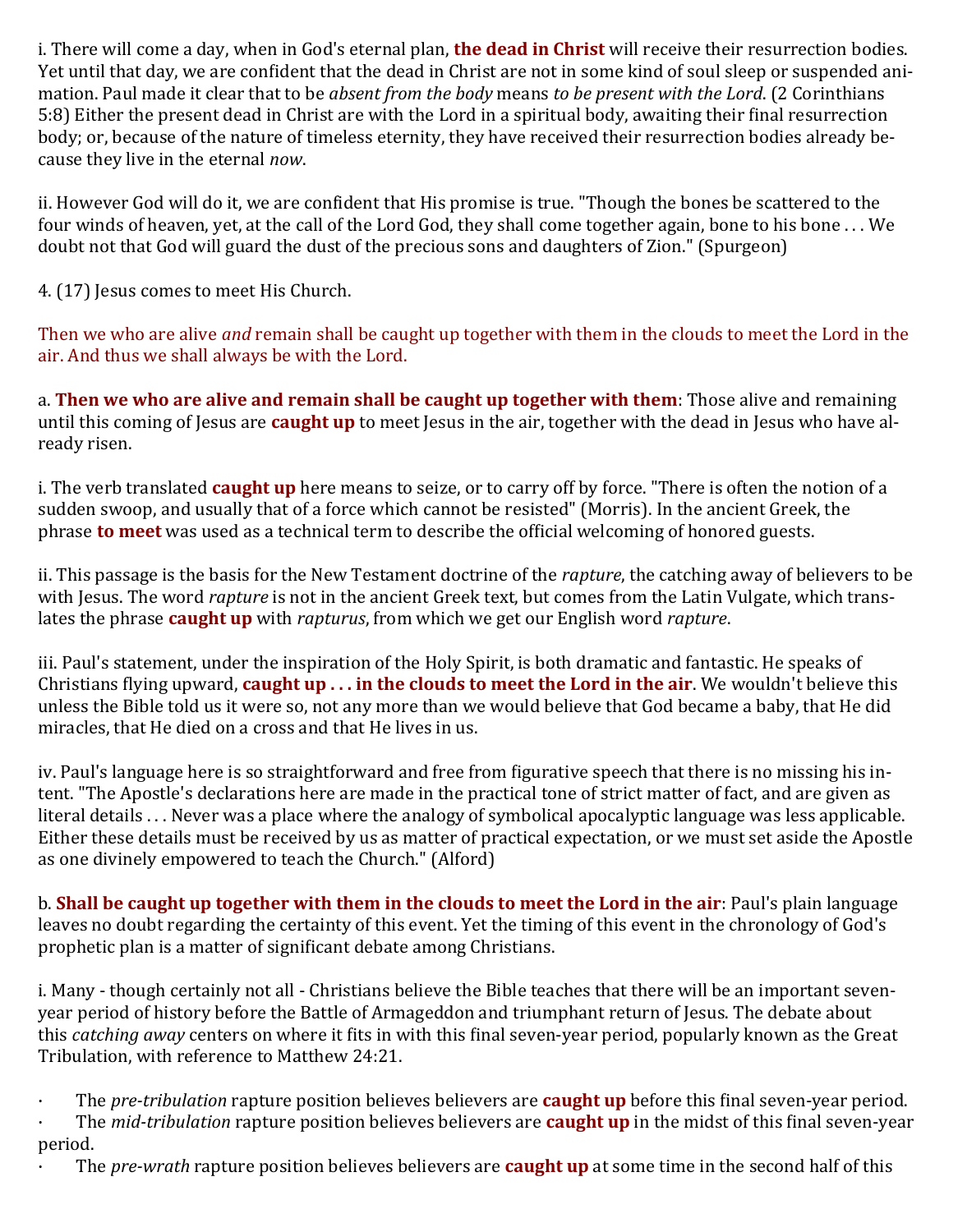final seven-year period.

· The *post-tribulation* rapture position believes believers are **caught up** at the end of this final seven-year period.

ii. The adherents of these different positions each believe their position is Biblical, and these differences of understanding should not make dividing lines of Christian fellowship. Nevertheless, this author's opinion is that the *pre-tribulation* rapture position is Biblically correct. Even other references to the return of Jesus within 1- 2 Thessalonians support this understanding:

· 1 Thessalonians 1:10 shows believers waiting for the return of Jesus. The clear implication is that they had hope of His imminent return, not the expectation of an imminent great tribulation.

· 1 Thessalonians 4:13-18 assures us that those believers who died would share equally with the living in the events of the rapture and the resurrection, answering their fear that somehow the dead in Christ were at a disadvantage. But if Paul believed Christians would go through the great tribulation, he would count the dead in Christ as *more fortunate* than those living Christians who might very well have to endure the great tribulation. It would have been logical for Paul to comfort the Thessalonians with the idea that the dead in Jesus were better off because they won't have to experience the Great Tribulation.

· 2 Thessalonians 1:3-10 comforts Christians enduring hardship, promising them a coming *rest*, while their persecutors will face certain judgment. But if Paul knew that the church was destined to pass through the Great Tribulation, it would have been more appropriate for him to warn these Christians about worse trials and suffering ahead, rather than hold the promise of a coming *rest*.

c. **And thus we shall always be with the Lord**: The *manner* in which Jesus will gather us to Himself is impressive. But the main point is that whatever the state of the Christians (dead or alive) at the Lord's coming, they will **always be with the Lord**. This is the great reward of heaven - to be with Jesus. Death can't break our unity with Jesus or with other Christians.

i. **We shall always be with the Lord** is an important truth with many implications.

- · It implies *continuation* because it assumes you are already **with the Lord**.
- · It implies *hope for the dying* because in death we shall still be **with the Lord**.
- · It implies *future confidence* because after death we are **with the Lord**.
- · It implies *advancement* because we will one day **always** be with the Lord.

ii. "We shall be so with him as to have no sin to becloud our view of him: the understanding will be delivered from all the injury which sin has wrought in it, and we shall know him even as we are known." (Spurgeon)

5. (18) The exhortation: comfort one another.

Therefore comfort one another with these words.

a. **Therefore comfort one another**: Paul did not tell them to *take* comfort, but to *give* comfort. In the way God works, we always *receive* comfort as we *give* it.

i. "Paul does not himself seek to comfort or encourage his readers but rather bids them actively to comfort or encourage 'one another.' The present imperative places upon them the continuing duty to do so, both in private conversation and in the public services." (Hiebert)

b. **With these words**: The truth of the return of Jesus for His people, and the eternal union of Jesus and His people is to be a source of **comfort** for Christians.

i. This concluding statement of Paul only makes sense if the catching away of the previous verses actually de-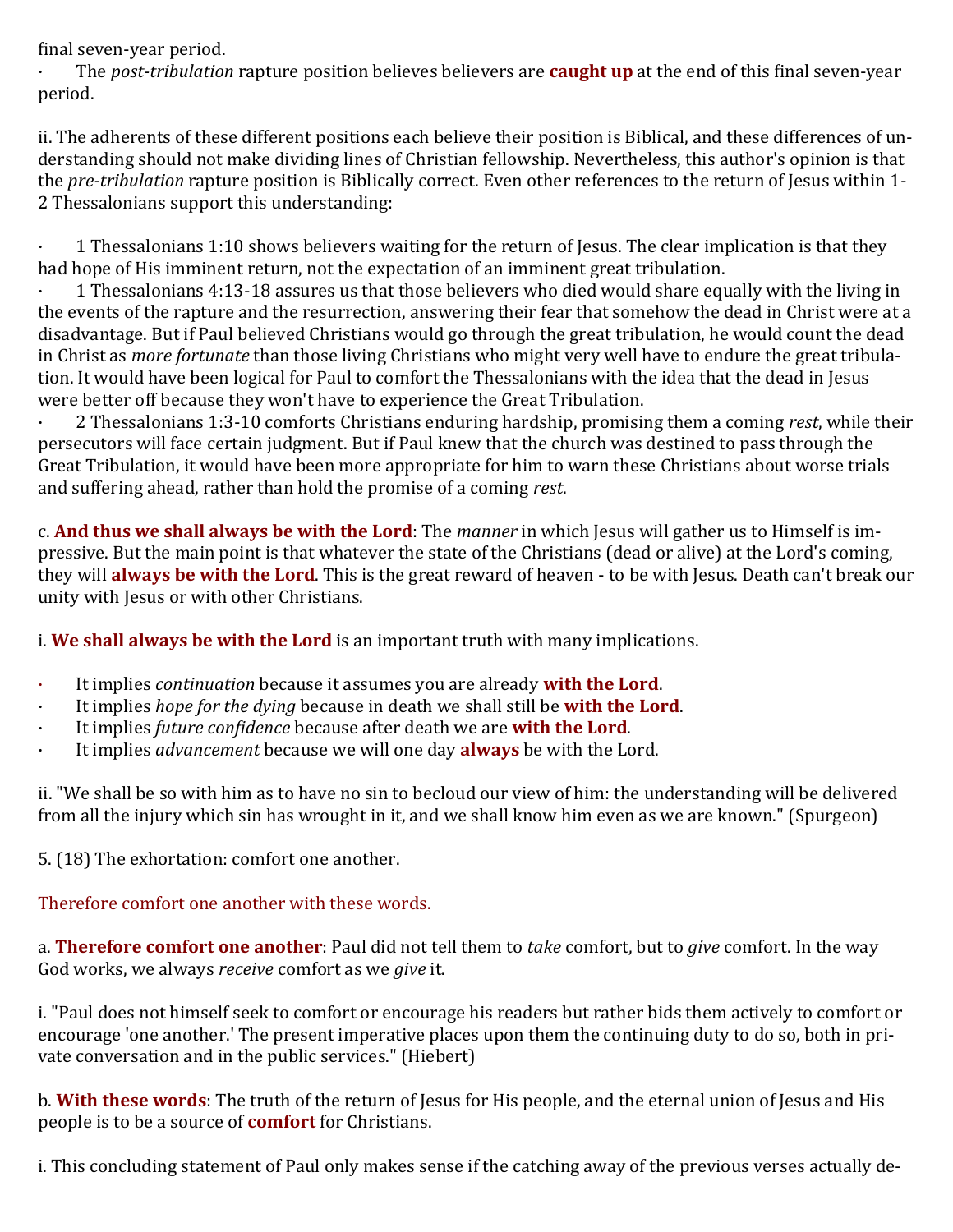livers Christians from an impending danger. If the catching away only brings humanity to God for judgment, there is little comfort in these words.

#### **ii. This was understood by Adam Clarke: "Strange saying! Comfort a man with the information that he is going to appear before the judgment-seat of God! Who can feel comfort from these words?"**

**1 Thess 5**

1. (1-3) The suddenness of Jesus' coming.

But concerning the times and the seasons, brethren, you have no need that I should write to you. For you yourselves know perfectly that the day of the Lord so comes as a thief in the night. For when they say, "Peace and safety!" then sudden destruction comes upon them, as labor pains upon a pregnant woman. And they shall not escape.

a. **Concerning the times and the seasons, brethren, you have no need that I should write to you**: The Thessalonians were well taught about the return of Jesus and other prophetic matters. Paul taught them about **the times and the seasons** regarding the return of Jesus. They had an idea of the prophetic **times** they lived in, and they could discern the **seasons** of the present culture.

i. Again, we are impressed that Paul was with the Thessalonians only for a few weeks (Acts 17:2). In that time, he taught them about the prophetic **times and seasons** regarding the return of Jesus. Paul would be surprised that some people today consider the return of Jesus an unimportant teaching.

ii. Jesus criticized the religious leaders of His day because they could not *discern the signs of the times* (Matthew 16:1-3). We should also study the Scriptures, and look to the world around us, so we can be aware of the **times and the seasons**.

iii. Hiebert on **times** and **seasons**: "The first designates time in its duration, whether a longer or shorter period; the second draws attention to the characteristics of the period. The first deals with the measurement of time, the second with the suitable or critical nature of the time."

b. **The day of the Lord so comes**: With this phrase, Paul quoted a familiar Old Testament idea. The idea behind the phrase **the day of the Lord** is that this is *Gods'* time. Man has his "day," and the Lord has His **day**. In the ultimate sense, **the day of the Lord** is fulfilled with Jesus judging the earth and returning in glory.

i. It does not refer to a single day, but to a season when God rapidly advances His agenda to the end of the age. **The day of the Lord** "Is a familiar Old Testament expression. It denotes the day when God intervenes in history to judge His enemies, deliver His people, and establish His kingdom." (Hiebert)

c. **For you yourselves know perfectly that the day of the Lord so comes as a thief in the night**: The Thessalonians knew, and had been taught, that they couldn't know the day of Jesus' return. That day would remain unknown, and come as a surprise, **as a thief in the night**. A **thief** does not announce the exact time of his arrival.

i. Some take the idea that **the day of the Lord so comes as a thief in the night** to mean that nothing can or should be known about God's prophetic plan for the future. Yet Paul indicated that they *definitely* knew that the time could not be definitely known.

ii. Paul certainly was not one to set dates in regard to prophecy, and Jesus forbade setting dates when He said *of that day and hour no one knows* (Matthew 24:36). God *wants*this day to be unexpected, but He wants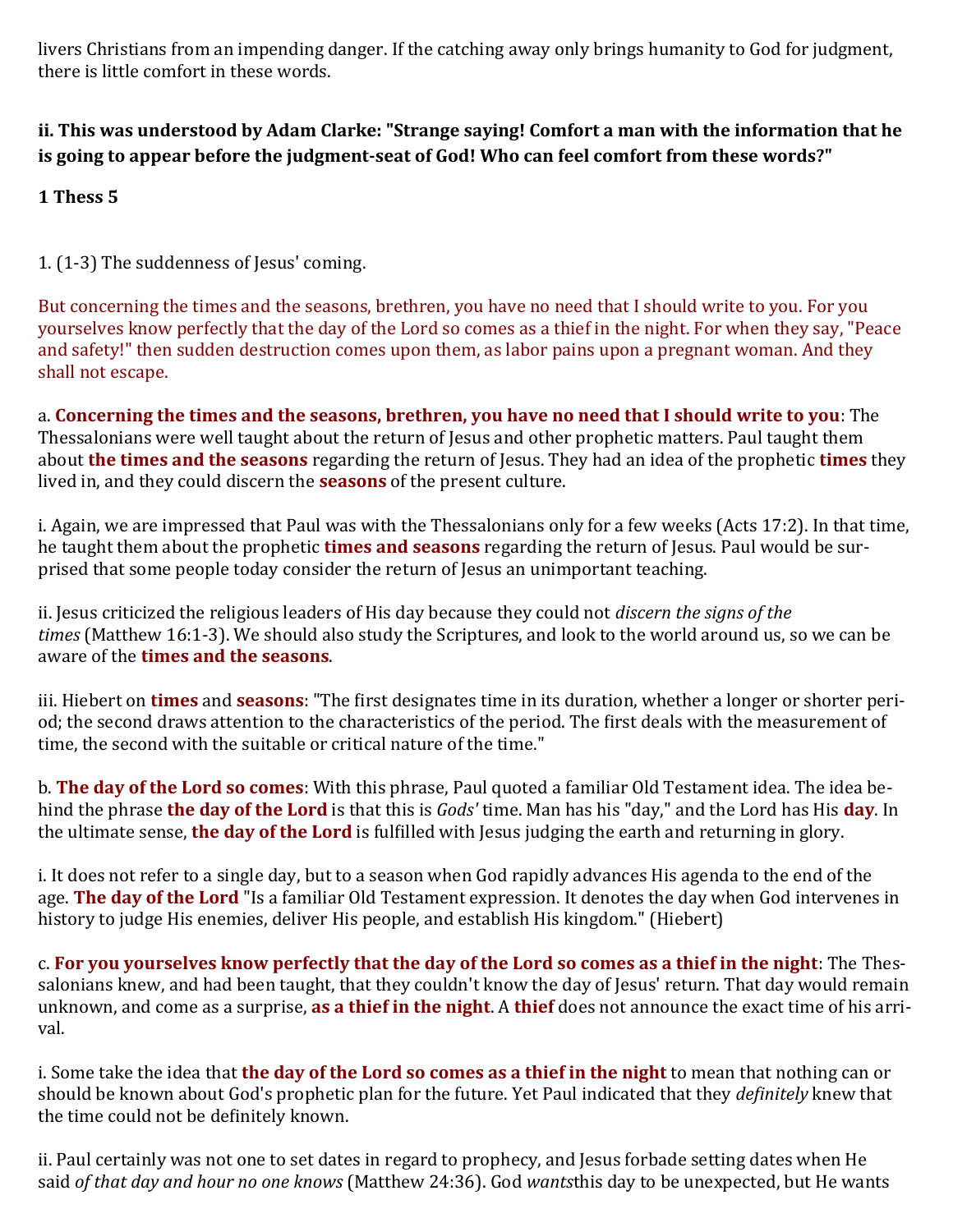His people to be prepared for the unexpected.

d. **For when they say, "Peace and safety!" then sudden destruction comes upon them**: The unexpected nature of that day will be a tragedy for the unbeliever. They will be lulled to sleep by political and economic conditions, but they will be rudely awakened. They will hear the frightening verdict "**they shall not escape**."

i. *When "all's well" and "all is safe" are on the lips of men.* (Moffatt)

ii. This **sudden** coming, in a time when many say **"Peace and safety!"** must be distinct from the coming of Jesus described in Matthew 24:15-35. The coming of Jesus described in Matthew 24:15-35 happens at a time of great global catastrophe, when no one could possibly say **"peace and safety!"** Comparing passages like this shows us that there must be, in some way, *two aspects* to Jesus' Second Coming.

- One aspect of His coming is at an unexpected hour, the other is positively predicted.
- · One coming is to a "business as usual" world, the other to a world in cataclysm.

One coming is meeting Him in the air (1 Thessalonians 4:16-17), the other is Him coming with the saints (Zechariah 14:5).

#### e. **As labor pains upon a pregnant woman**: The phrase **labor pains** suggest

both *inevitability* and *unexpectedness*. Jesus used the same idea in Matthew 24:8, when He spoke of calamities preceding the end times as *the beginning of sorrows*, which is literally *the beginning of labor pains*. The idea is both of giving birth to a new age, and implying an increase of intensity and frequency in these calamities.

i. Trapp on **as labor pains upon a pregnant woman**: "1. Certainly; 2. Suddenly; 3. Irresistibly, inevitably."

2. (4-5) The basis for Paul's exhortations.

But you, brethren, are not in darkness, so that this Day should overtake you as a thief. You are all sons of light and sons of the day. We are not of the night nor of darkness.

a. **But you, brethren, are not in darkness**: In addressing their behavior, Paul first simply told the Thessalonian Christians that they should *be* who they *are*. God has made us **sons of the light and sons of the day**. The time when we were **of the night** or **of the darkness** is in the past. So now we simply have to live up to what God has made us.

i. "In the Semitic languages generally to be a 'son' of something means to be characterized by that thing." (Morris)

b. **That this Day should over take you as a thief**: Paul means that this should *not* happen for the believer who lives according to their nature as a son of **light** and son of the **day**. They will be ready for the return of Jesus Christ.

i. "Paul is led from a consideration of the day of the Lord to the thought that the Thessalonians have nothing to fear from the coming of that Day. This leads to the further thought that their lives should be in harmony with all that that day stands for." (Morris)

ii. In some respect, the coming of Jesus will be a surprise for *everybody*, because no one knows the day or the hour (Matthew 24:36). But for Christians who know the *times and the seasons*, it will not be a complete surprise. No one knows the exact hour a thief will come, but some live in a general preparation against thieves. Those who **are not in darkness**, who live as they **are all sons of light and sons of the day**, these are ready for the return of Jesus.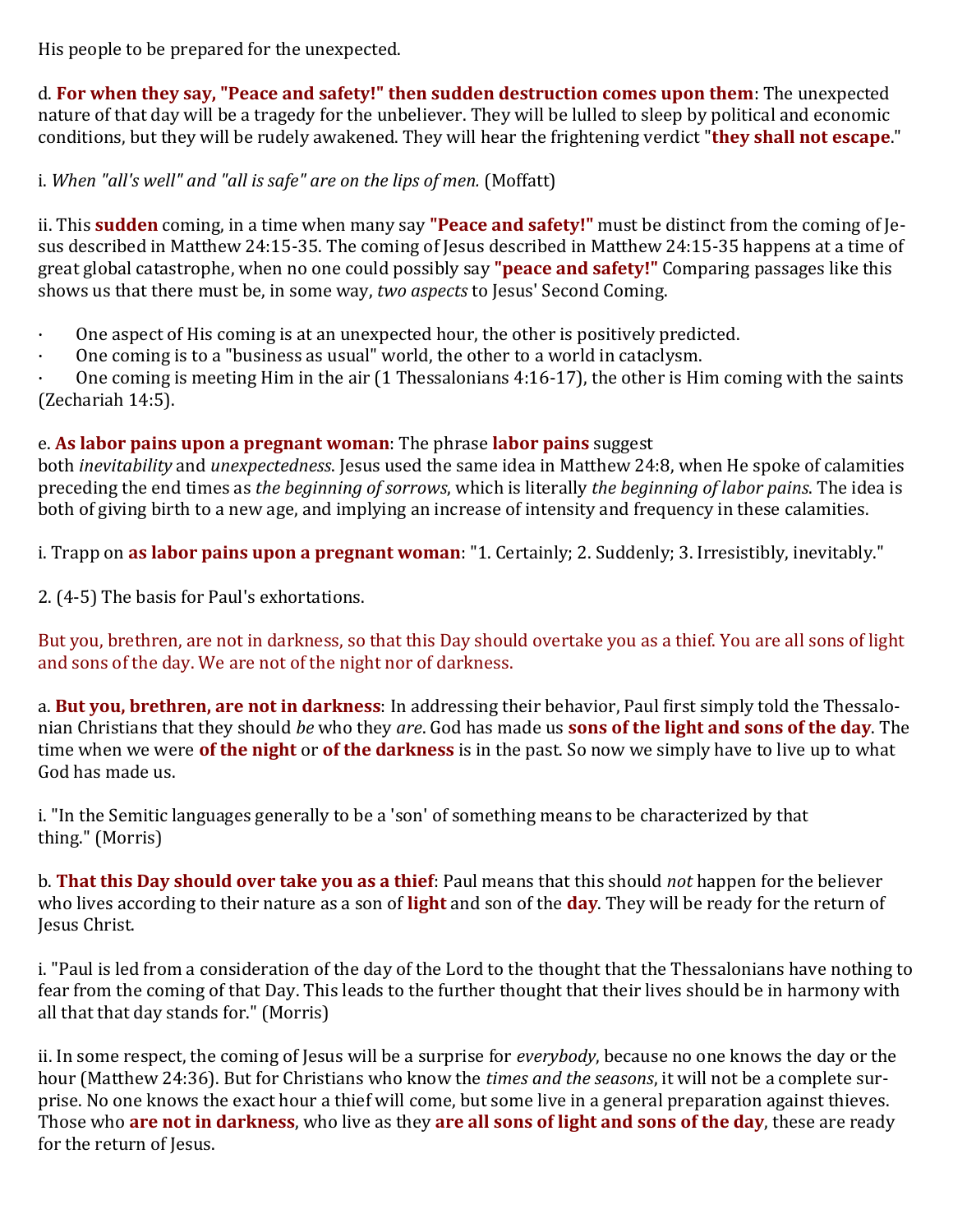iii. But if we *are* **in darkness** - perhaps caught up in some of the sin Paul warned against previously in this letter - then we are *not* ready, and need to make ourselves ready for the return of Jesus.

3. (6-8) Paul's exhortations: be awake, sober, and watchful.

Therefore let us not sleep, as others *do,* but let us watch and be sober. For those who sleep, sleep at night, and those who get drunk are drunk at night. But let us who are of the day be sober, putting on the breastplate of faith and love, and *as* a helmet the hope of salvation.

a. **Therefore let us not sleep**: Because we do not belong to the *night nor of darkness* (1 Thessalonians 5:5), our spiritual condition should never be marked by **sleep**. Spiritually speaking, we need to be active and aware, to **watch and be sober**.

i. **Not sleep**: Paul used a different word here than for the sleep of death mentioned in 1 Thessalonians 4:13. "The word *sleep* is here used metaphorically to denote indifference to spiritual realities on the part of believers. It is a different word than that in 4:13-15 for the sleep of death. It covers all sorts of moral and spiritual laxity or insensibility." (Hiebert)

ii. **Sleep** speaks of so much that belongs to the world (the **others**), but should not belong to Christians:

- · Sleep speaks of *ignorance*
- · Sleep speaks of *insensibility*
- · Sleep speaks of *no defense*
- · Sleep speaks of *inactivity*

iii. In a sermon on this text titled, *Awake! Awake!* Spurgeon showed the folly and tragedy of the sleeping Christian with three powerful pictures:

· A city suffers under the plague, with an official walking the streets crying out, "Bring out the dead! Bring out the dead!" All the while, a doctor with the cure in his pocket*sleeps*.

· A passenger ship reels under a storm and is about to crash on the rocks, bringing near-certain death to the hundreds of passengers - all the while, the captain *sleeps*.

· A prisoner in his cell is about ready to be led to execution; his heart is terrified at the thought of hanging from his neck, terrified of death, and of what awaits him after death. All the while, a man with a letter of pardon for the condemned man sits in another room - and *sleeps*.

iv. **Sober** doesn't mean humorless. It has in mind someone who *knows the proper value of things*, and therefore doesn't get too excited about the things of this world. The person who lives his or her life for fun and entertainment isn't **sober**.

v. In commanding sobriety, Paul didn't have in mind the sort of people who stamp down all enthusiasm and excitement for Jesus, promoting what they think is a more balanced way to live. Paul himself was an enthusiastic follower of Jesus, and accused of religious fanaticism. The Roman official Festus thought Paul was mad (Acts 26:24), and the Corinthians thought he was beside himself (2 Corinthians 5:13).

b. **For those who sleep, sleep at night, and those who get drunk are drunk at night**: The opposite of spiritual *watchfulness* is spiritual **sleep**. The opposite of spiritual *sobriety* is to be *spiritually* **drunk**. As Christians we are **of the day**, and so we must **watch and be sober**.

c. **Putting on the breastplate of faith and love, and as a helmet the hope of salvation**: Paul used the images of a soldier's armor to illustrate the idea of *watchfulness*. A soldier is a good example of someone who must **watch and be sober**, and he is *equipped* to do that with his armor.